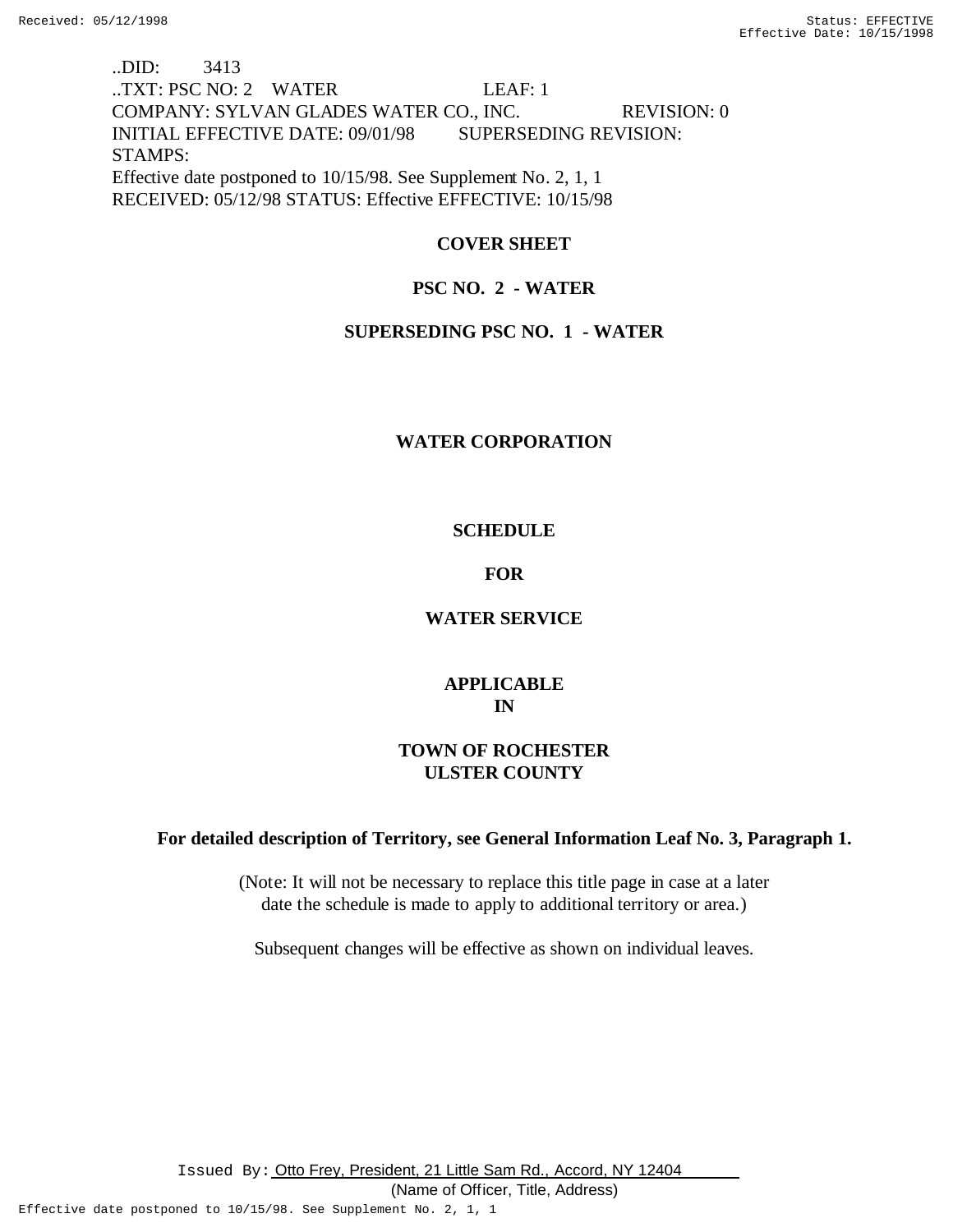..DID: 3420 ..TXT: PSC NO: 2 WATER LEAF: 2 COMPANY: SYLVAN GLADES WATER CO., INC. REVISION: 0 INITIAL EFFECTIVE DATE: 09/01/98 SUPERSEDING REVISION: STAMPS: Effective date postponed to 10/15/98. See Supplement No. 2, 1, 1 RECEIVED: 05/12/98 STATUS: Effective EFFECTIVE: 10/15/98

## **TABLE OF CONTENTS**

## **GENERAL INFORMATION LEAF NO.**

| 1. | Territory                                                      | 3              |
|----|----------------------------------------------------------------|----------------|
| 2. | Application for Water Service                                  | 3              |
| 3. | Deposits - Security                                            | 3              |
| 4. | Deposits - Interest                                            | $\overline{4}$ |
| 5. | Deposits - Return                                              | $\overline{4}$ |
| 6. | Deposits - Other                                               | $\overline{4}$ |
| 7. | <b>General Rules</b>                                           | $5 - 6$        |
| 8. | Metered Service                                                | $6 - 7$        |
| 9. | <b>Unmetered Service</b>                                       | 7              |
|    | 10. Extension of Mains                                         | 7              |
|    | 11. Discontinuance of Service - Non-payment                    | $7 - 8$        |
|    | 12. Discontinuance of Service - Other                          | $8 - 9$        |
|    | 13. Discontinuance of Residential Service - Special Procedures | 9              |
|    | 14. Deferred Payment Agreements                                | 9              |
|    | 15. Complaint Handling Procedures                              | 10             |
|    | 16. Restoration of Service                                     | $10 - 11$      |
|    | 17. Interest on Customer Overpayments                          | 11             |
|    | 18. Regulation                                                 | 11             |
|    | <b>RATES</b><br>Service Classification No. 1                   | 12             |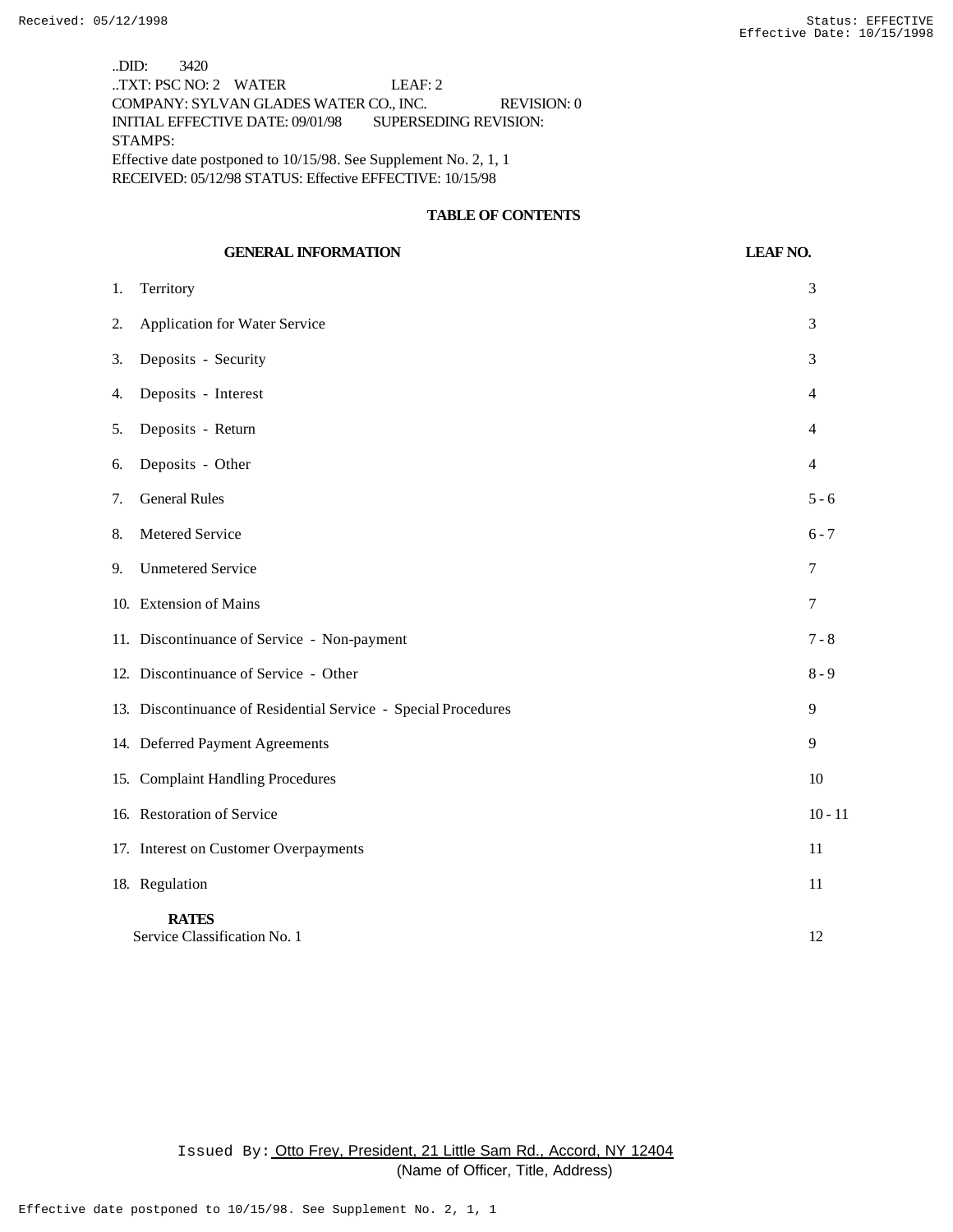..DID: 3421 ..TXT: PSC NO: 2 WATER LEAF: 3 COMPANY: SYLVAN GLADES WATER CO., INC. REVISION: 0 INITIAL EFFECTIVE DATE: 09/01/98 SUPERSEDING REVISION: STAMPS: Effective date postponed to 10/15/98. See Supplement No. 2, 1, 1 RECEIVED: 05/12/98 STATUS: Effective EFFECTIVE: 10/15/98

### **GENERAL INFORMATION**

1. Territory (County, Town, Development, Streets, etc.)

 Town of Rochester Ulster County

- 2. Application for Water Service
	- A. Written application for service may be required.
	- B. A separate application may be required for each premises.
	- C. Premises may be subject to inspection by the company.
	- D.Applications need not be accepted from customers with charges due on any water accounts with the company. The company must accept an application if the customer enters into a deferred payment agreement.

E.Service pipe installations are subject to company approval.

- 3. Deposits Security
	- A.As a condition of receiving service, the company may require a deposit from customers that are delinquent (having a bill remaining unpaid 23 days from the date mailed), seasonal, short term or temporary or who have had service terminated for non-payment during the preceding 6 months. In addition, a deposit may also be required from a nonresidential customer whose credit has not been established with the company. A delinquent customer shall be provided with a written notice 20 days before the deposit is assessed which states that failure to make timely payments will permit the company to require a deposit from such customer.
	- B.Deposits from applicants and customers may not exceed two times the estimated average monthly bill for a calendar year, except in the case of customers whose usage varies widely where deposits may not exceed twice the average monthly bill for the peak season.
	- C.The company shall perform an annual review of the billing history of every customer who has a deposit with the company to assure that a deposit is still required under (3A) above and that the amount of the deposit conforms with (3B) above. The company reserves the right to review the deposit at any time. If a review shows that the deposit held falls short of the amount the company may require by 25 percent or more, the company may require the payment of an additional amount. If a review shows that the deposit held exceeds the amount required by 25 percent or more, the company shall refund the excess to the customer. The customer may request a downward revision of the deposit.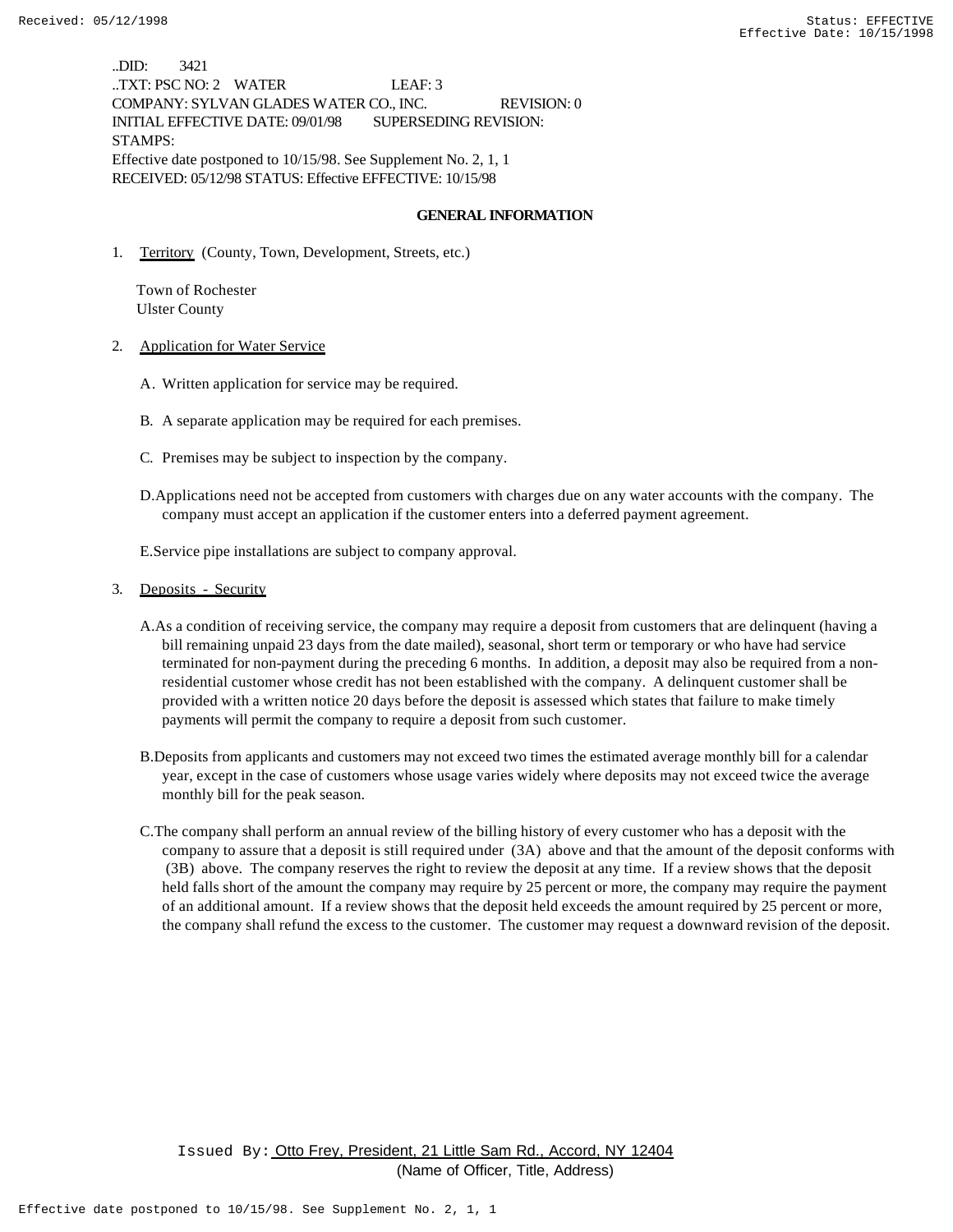..DID: 3422 ..TXT: PSC NO: 2 WATER LEAF: 4 COMPANY: SYLVAN GLADES WATER CO., INC. REVISION: 0 INITIAL EFFECTIVE DATE: 09/01/98 SUPERSEDING REVISION: STAMPS: Effective date postponed to 10/15/98. See Supplement No. 2, 1, 1 RECEIVED: 05/12/98 STATUS: Effective EFFECTIVE: 10/15/98

### **GENERAL INFORMATION**

4. Deposits - Interest

Every deposit shall earn simple interest at the rate per annum prescribed by the Public Service Commission. The interest must be paid to customers when the deposit is returned. If the deposit has been held for 12 consecutive months or more, the interest must be credited to the customer no later than the first bill rendered after the next succeeding first day of October and at the end of each succeeding 12 month period.

### 5. Deposits - Return

- A.The company shall return to a customer a deposit or portion of a deposit and all interest thereon no more than 30 days after:
	- (1) the day the account is closed and all bills are paid; or
	- (2)the date of the first bill for service rendered after a 12 month period during which time the customer was not delinquent, provided there is no other basis for the company to request a deposit; or
	- (3)a review of the deposit shows that a reduction of the deposit is warranted.
- B.A deposit or portion of a deposit plus interest thereon that is subject to return may be credited to the customer's account in the amount of any outstanding charges. If any balance remains, a refund check shall be issued.

6. Deposits - Other

- A.In the event that the applicant desires service for a trailer or other non-permanent structure, he shall deposit with the company all costs of the connection of such service. Said deposit shall bear simple interest as required above and shall be refunded at the end of 10 years, or sooner in the event that a permanent structure for such service connection is completed.
- B.The company may also require deposits from customers to guarantee future payments as set forth in lawn sprinkler, main extension, or other forms of contracts which are in a form approved by the Public Service Commission. The interest rates for these deposits will be the same as the interest rates for security deposits and such interest will be credited to the customer as prescribed by Commission rules.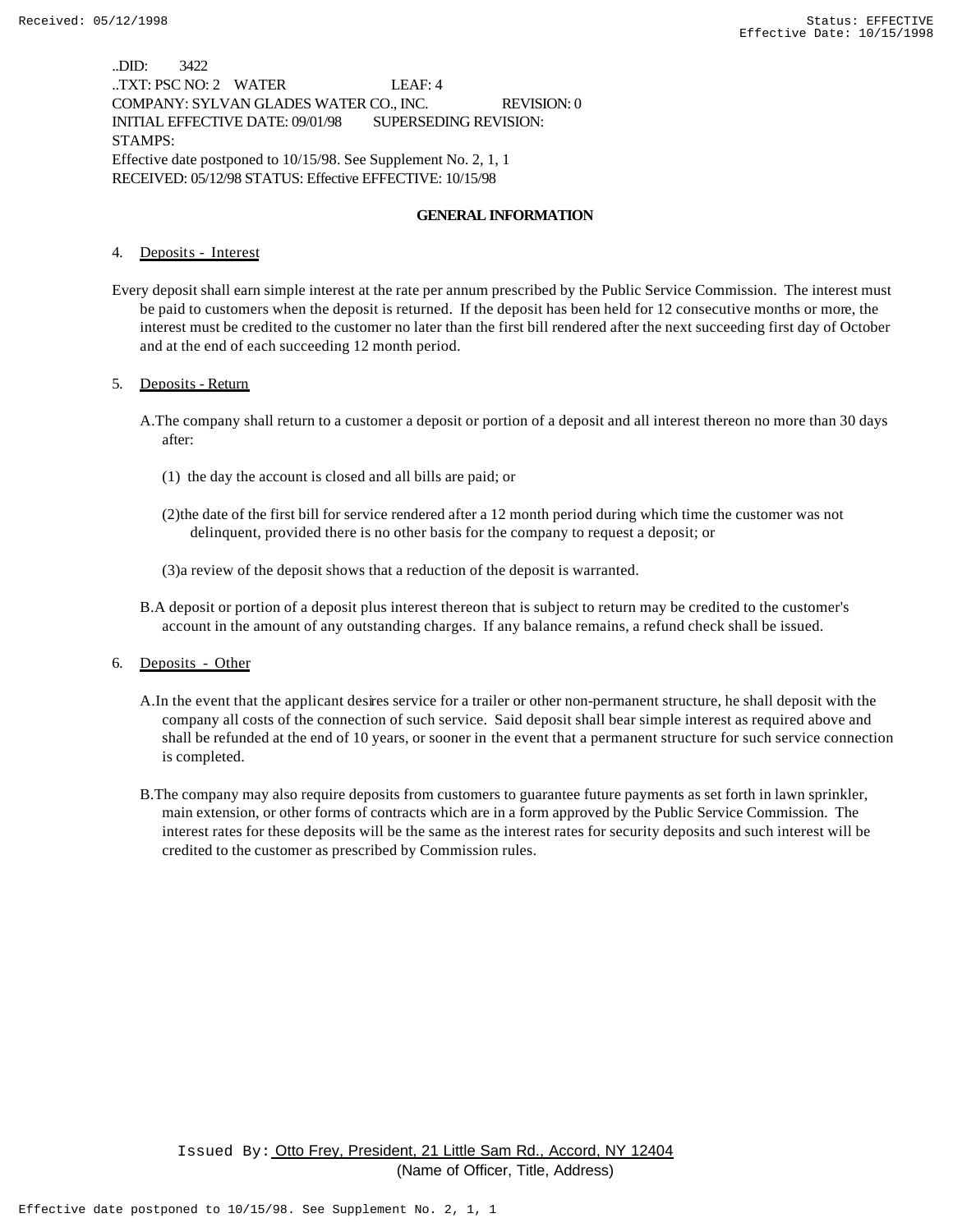..DID: 3423 ..TXT: PSC NO: 2 WATER LEAF: 5 COMPANY: SYLVAN GLADES WATER CO., INC. REVISION: 0 INITIAL EFFECTIVE DATE: 09/01/98 SUPERSEDING REVISION: STAMPS: Effective date postponed to 10/15/98. See Supplement No. 2, 1, 1 RECEIVED: 05/12/98 STATUS: Effective EFFECTIVE: 10/15/98

### **GENERAL INFORMATION**

#### 7. General Rules

- A.Customers must provide 10 days' written notice prior to the date on which termination of service is requested or prior to a change of occupancy, until which date the customer will be responsible for payment of service.
	- B.Fire hydrants shall not be used without the written permission of the company or unless in conformance with filed fire protection tariff provisions.
	- C.The company will not be liable for damage resulting from the presence of its facilities, supply, or use of water service, except damage resulting from gross negligence of the company.
	- D.The company may shut off water in its mains to make repairs and extensions. Where possible, proper advance notice will be made to customers affected.
	- E.The use of water for sprinkling, swimming pools, or other less essential uses may be restricted or prohibited where such use may unreasonably reduce the adequacy of service for other domestic purposes.
	- F.There must be a separate service for each premises.

G.Installation of service pipes and mains will not normally be made when the ground is frozen.

- H.The customer is responsible for service pipes and plumbing within the property line. Any plumbing work done on the customer's service pipe is subject to approval by the company. No underground work shall be covered up until it has been inspected and approved by the company.
- I.All leaks on customer premises or the customer portion of the service pipe must be repaired as soon as possible.
- J.All mains, services (up to the property line) and other water system facilities will be maintained and replaced by the company.
- K.The company will supply water in the distribution system at pressures between 20 and 100 pounds per square inch (psi) and will strive, where practicable, to maintain a normal working pressure of 60 psi with a minimum of 35 psi. If the company makes changes to its system which cause the pressure to increase to over 100 psi to existing customers, the company will be responsible for the first installation of the necessary equipment in the customer's premises. From that point on the equipment will be considered part of the customer's internal plumbing and the customer will be responsible for its maintenance or replacement. If a water pressure reducing valve, in the customer's or applicant's opinion, is necessary or desired to safeguard the plumbing, it is the customer's or applicant's responsibility to purchase, install and maintain this equipment. Where a pressure reducing valve is used it is also advis able to install a suitable pressure relief valve. All installations will comply with the local building codes and standards and are considered a part of the customer's internal plumbing.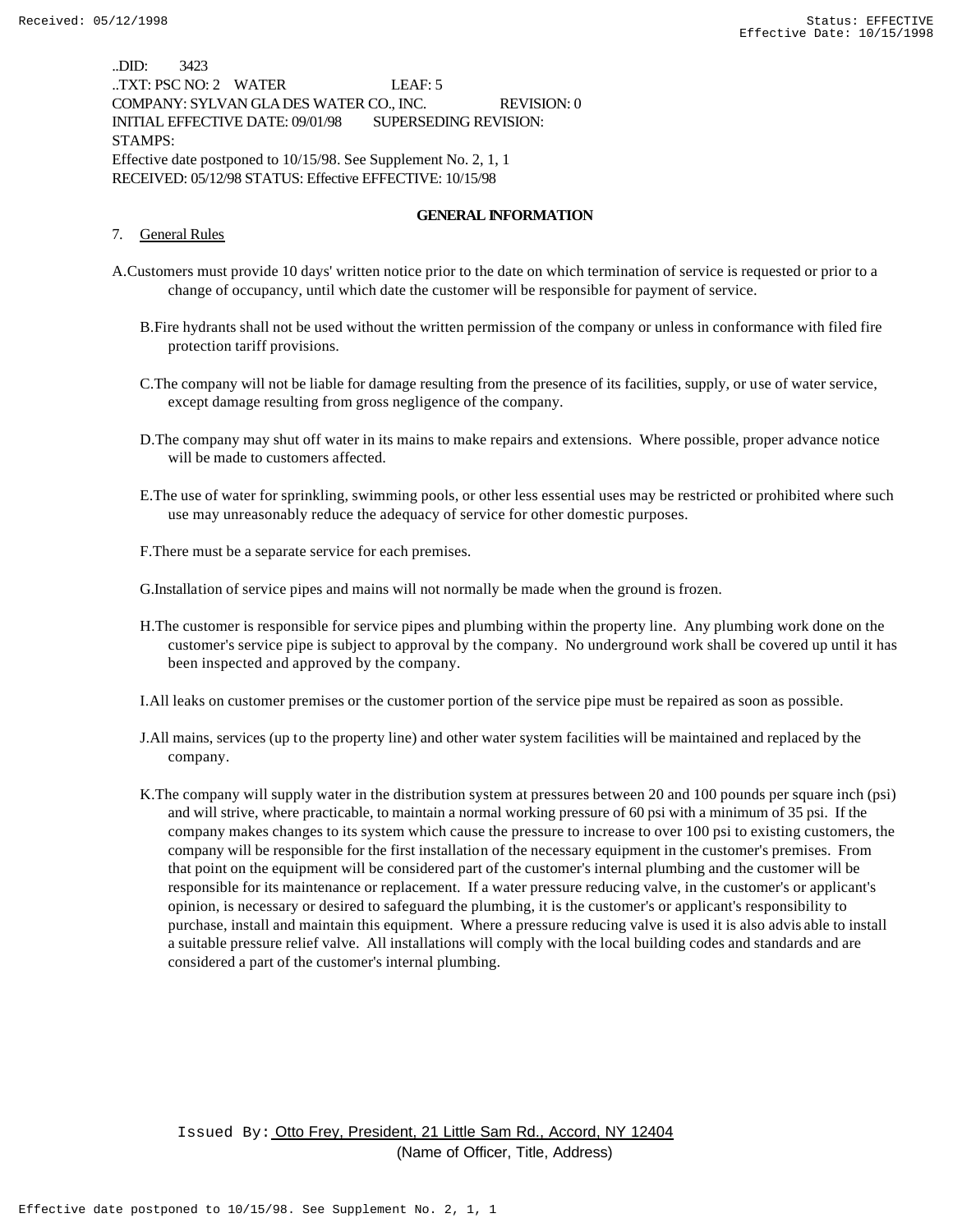..DID: 3424 ..TXT: PSC NO: 2 WATER LEAF: 6 COMPANY: SYLVAN GLADES WATER CO., INC. REVISION: 0 INITIAL EFFECTIVE DATE: 09/01/98 SUPERSEDING REVISION: STAMPS: Effective date postponed to 10/15/98. See Supplement No. 2, 1, 1 RECEIVED: 05/12/98 STATUS: Effective EFFECTIVE: 10/15/98

### **GENERAL INFORMATION**

- L.Where an applicant is seeking service at an elevation or gradient which could not otherwise be adequately serviced by existing plant, the company will require that the applicant bear the additional cost of providing such extraordinary service, or in the alternative, require the applicant to purchase, install and maintain the necessary special equipment, such as a hydro-pneumatic system, needed to serve the premises. The installation of a hydro-pneumatic system as part of the customer's internal plumbing may be subject to approval of the Health Department and should comply with local building codes and standards.
- M.Cross connections to water sources other than the company's or with other facilities are strictly prohibited. Customers must, at their expense, install and maintain such backflow prevention devices as may be required by the company in accordance with good water works practice or applicable laws or regulations.
- N.Customers must permit company representatives to enter their premises on reasonable request for purposes relating to the operation and maintenance of the company's system, including inspection of the customer's and the company's facilities, installation, reading, testing, replacement and removal of meters, and terminating and restoring service.
- O.No person shall maliciously, willfully or negligently break, damage, destroy, uncover, deface, block access to or tamper with any pipe, valve, meter, structure, appurtenance or equipment which is a part of the water works system.
- 8. Metered Service (if applicable and provided for in Service Class No. 1 or Nos. )
	- A.A meter of a type approved by the Commission is required for each premises.
	- B.The company will furnish, install, and maintain the meter. Unless the meter register is set at zero, the company shall attach a tag with the date and meter dial reading at the time of installation.
	- C.The customer will provide a location for the meter acceptable to the company and will be responsible for the cost of repairing damage resulting from human interference, frost, backflow of hot water, or other such causes.
	- D.Where the company agrees it is necessary to set a meter outside the building, it shall be installed at the expense of the customer in a pit acceptable to the company which is both water-tight and frostproof. The cover of the pit shall be fastened with a convenient locking device. Where the distance from the property line to the front wall of the building is greater than 75 feet, the company may require that the meter be set in a pit at or near the property line. If the pit is to be installed on property not owned or controlled by the customer, written consent of the owner of the property shall be obtained prior to the installation.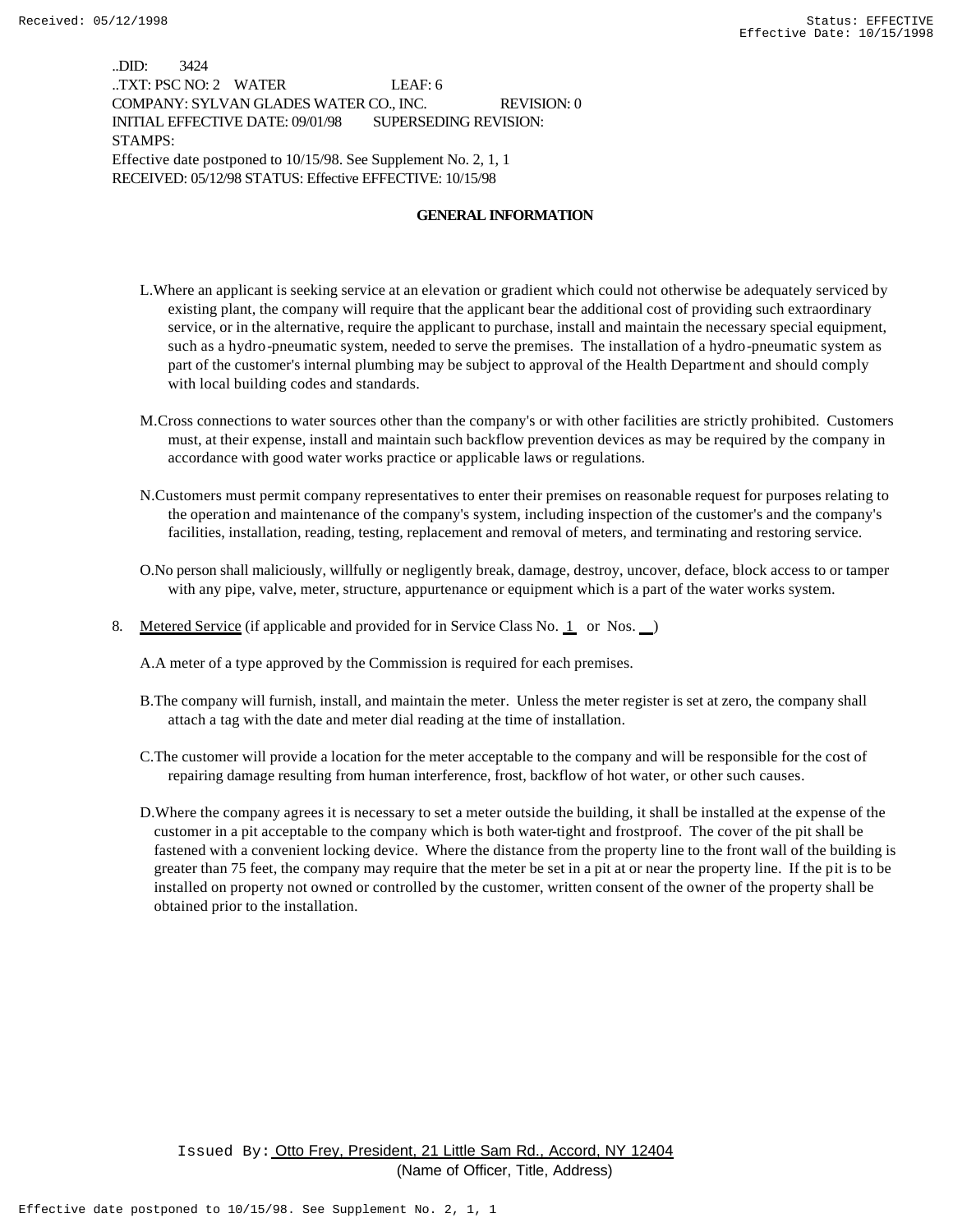..DID: 3414 ..TXT: PSC NO: 2 WATER LEAF: 7 COMPANY: SYLVAN GLADES WATER CO., INC. REVISION: 0 INITIAL EFFECTIVE DATE: 09/01/98 SUPERSEDING REVISION: STAMPS: Effective date postponed to 10/15/98. See Supplement No. 2, 1, 1 RECEIVED: 05/12/98 STATUS: Effective EFFECTIVE: 10/15/98

### **GENERAL INFORMATION**

E.The company reserves the right to remove, test, and replace the meter.

- F.The company shall afford the customer an opportunity to verify the final reading of any water meter removed from the premises and obtain the customer's signature on a meter removal card which shows the date removed and the reading.
- G.Meters will be tested in conformance with rules of the Public Service Commission. In the case of a disputed account involving the accuracy of the meter, the company will have the meter tested upon the request of the customer. Should the customer request to have a second meter test within 1 year, the customer will be responsible for the actual cost incurred to have the meter tested including the cost to remove the meter, payable in advance to the company. This fee will be refunded if the meter's final weighted average is found to register in excess of 100 percent. Adjustments in bills for over-registration of the meter will be made in accordance with the current rules of the Public Service Commission.

H.Bills will show meter readings and the dates read.

I.Bills will be reasonably estimated where a meter has been inaccessible and will be so indicated on the bill.

J.Where a meter has ceased to register or its percentage of accuracy cannot be determined, an estimated bill for the current period may be rendered. For all other periods the bill shall be the minimum applicable charge.

9. Unmetered Service (if applicable and provided for in Service Class No.  $\equiv$  or Nos.  $\equiv$ )

All applicable provisions of this tariff shall apply.

10. Extension of Mains

Mains will be extended in conformance with Commission Rules and Regulations found in 16 NYCRR, Part 501.

11. Discontinuance of Service - Non-Payment

 Service may be discontinued under the following provisions: for non-payment of any amo unt due for water supplied, for failure to make any payment due under a deferred payment agreement or for meter repairs (see Section 8C), for failure to post a required deposit or for failure to pay any fee or charge accruing under the contract or tariff.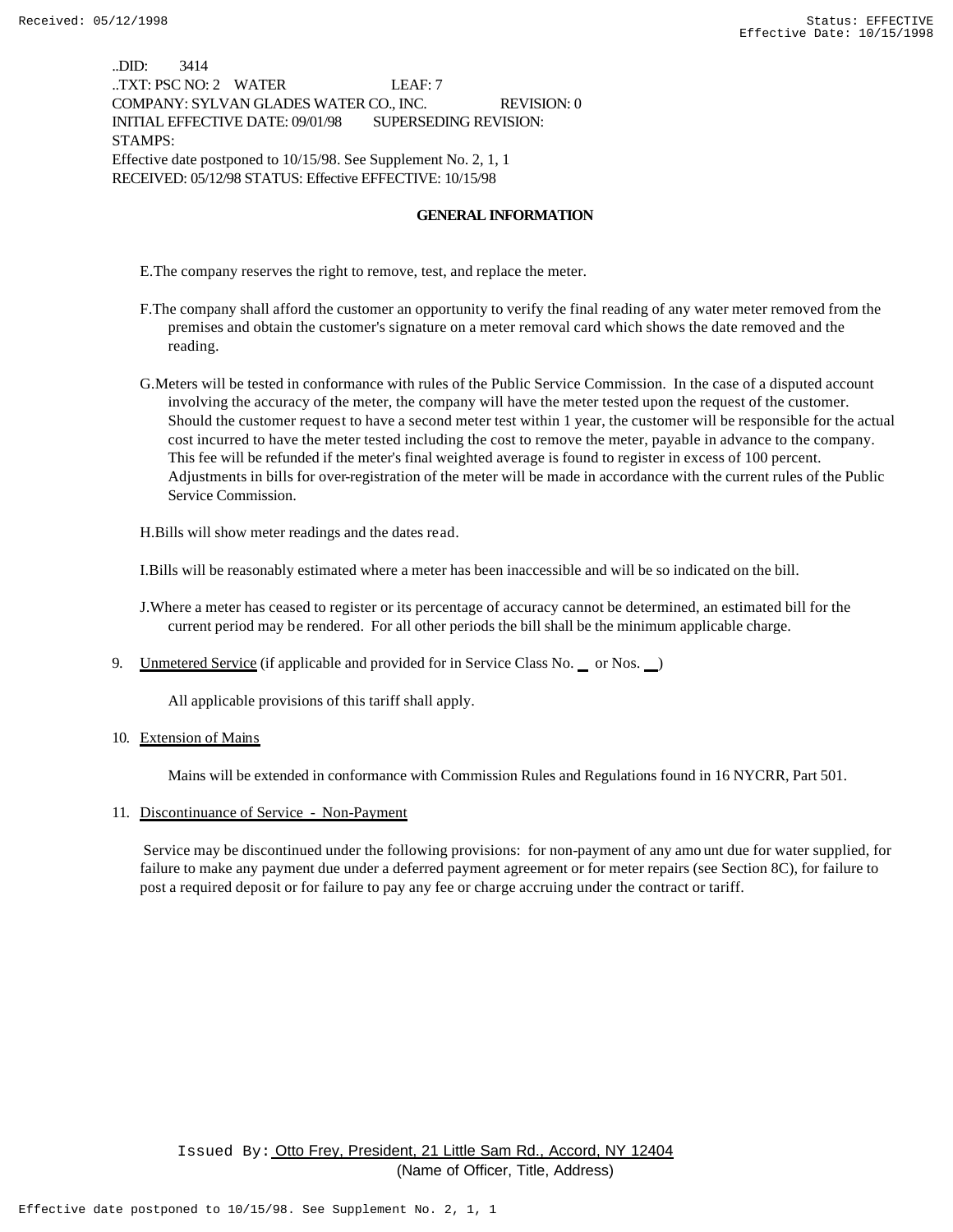..DID: 3415 ..TXT: PSC NO: 2 WATER LEAF: 8 COMPANY: SYLVAN GLADES WATER CO., INC. REVISION: 0 INITIAL EFFECTIVE DATE: 09/01/98 SUPERSEDING REVISION: STAMPS: Effective date postponed to 10/15/98. See Supplement No. 2, 1, 1 RECEIVED: 05/12/98 STATUS: Effective EFFECTIVE: 10/15/98

#### **GENERAL INFORMATION**

- A.A bill not paid within 23 days of mailing is considered delinquent, and the company may discontinue service after complying with 16 NYCRR, Part 533 which requires: (1) 15 days written notice if served personally, or (2) 15 days after a registered letter containing such notice has been signed or refused, or (3) 18 days after mailing written notice in a post-paid wrapper. Service will not be re-established until payment of all proper arrears, charges and deposits is made or a deferred payment agreement is entered into. Receipt of a subsequently dishonored negotiable instrument in response to a notice of discontinuance shall not constitute payment of the customer's account and the company shall not be required to issue additional notice prior to discontinuance. There will be a charge for processing all returned checks equal to the bank charge plus a handling fee of \$5.00 (not to exceed the maximum allowed by section 5-328 of General Obligations Law).
- B.The company will not discontinue service to residential premises for non-payment of bills on a Friday, Saturday, Sunday, public holiday (as defined in General Construction Law), or on a day on which the utility's main office is closed. Discontinuance can only take place from Monday to Thursday between the hours of 8 a.m. and 4 p.m.
- C.The company will not discontinue service for non-payment of bills to any person or entity receiving public assistance if the payment for such service is to be paid directly by the Department of Social Services or by the local Social Services representatives.
- 12. Discontinuance of Service Other
	- A.Service rendered under any application, contract or agreement may be discontinued by the company after reasonable notice for any of the following reasons:
		- (1)For willful or indifferent waste of water due to any cause or for non-authorized use of water.
		- (2)For failure to protect from damage the meter and connection, or for failure to protect and maintain the service pipe or fixtures on the property of the customer in a condition satisfactory to the company.
		- (3)For tampering with any meter, connections, service pipe, curb cock, seal or any other appliance of the company controlling or regulating the customer's water supply.
		- (4)For failure to provide the company's employees reasonable access to the premises supplied, or for obstructing the way of ingress to the meter or any other appliances controlling or regulating the customer's water supply.
		- (5)In case of vacancy of the premises.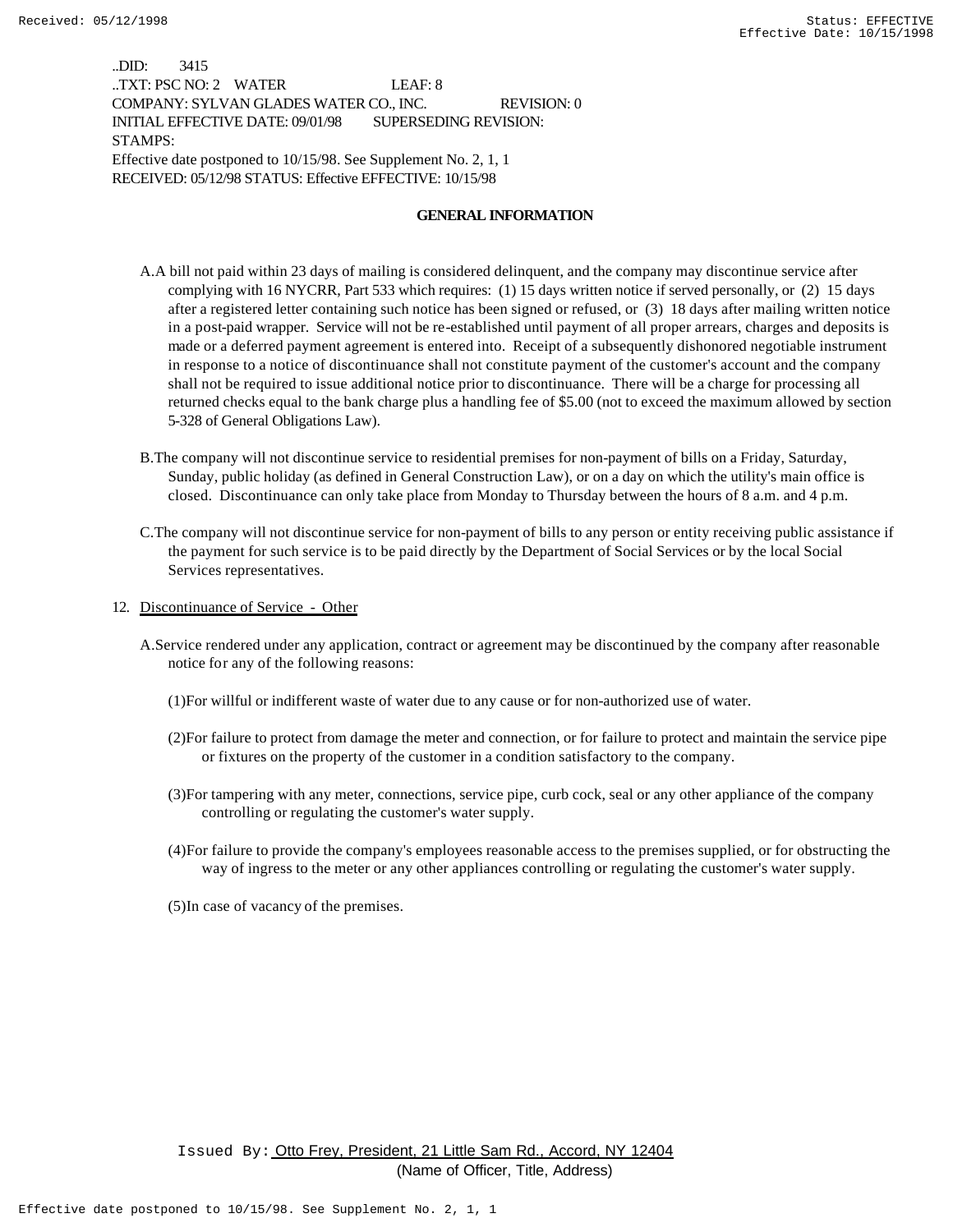..DID: 3416 ..TXT: PSC NO: 2 WATER LEAF: 9 COMPANY: SYLVAN GLADES WATER CO., INC. REVISION: 0 INITIAL EFFECTIVE DATE: 09/01/98 SUPERSEDING REVISION: STAMPS: Effective date postponed to 10/15/98. See Supplement No. 2, 1, 1 RECEIVED: 05/12/98 STATUS: Effective EFFECTIVE: 10/15/98

### **GENERAL INFORMATION**

- (6)For cross connections.
- (7)For submetering or reselling water.
- (8)For non-compliance with water usage restrictions.
- (9)For violation of any rule or regulation of the company as filed with the Public Service Commission, provided such violation affects the reliability or integrity of the water system.
- B.Written notice of discontinuance of service shall contain the information required by 16 NYCRR Section 533.3 and will be given except in those instances where a public health hazard exists.
- C.The company may, at any time, temporarily discontinue water service in case of accident, or for the purpose of making connections, alterations, repairs, changes, etc.
- D.Except as stated in the preceding paragraph, or in the case of a violation that threatens the integrity of the water system, the company shall not discontinue service to any customer on a Friday, Saturday, Sunday, Public Holiday or on a day when the company is not open for business. Public Holiday shall refer to those holidays defined in the General Construction Law.

#### 13.Discontinuance of Residential Service - Special Procedures

 If termination of service would result in serious impairment to health and safety, the company must delay the termination of service or, if service has already been terminated, must restore service, for thirty days under the following conditions:

- A. all occupants are either blind, disabled, 62 years of age or older or 18 years of age or under;
- B. a medical emergency exists; or
- C. if heating would be affected between November 1 and April 1.

 It is the customer's responsibility to notify the company that such conditions exist and to provide any required documentation. The company may require that the customer make appropriate arrangements to pay any arrears as well as pay current bills.

#### 14. Deferred Payment Agreements

 In addition to those circumstances in Section 13, the company will consider granting customers reasonable payment terms in cases where a customer is threatened with termination of service, or where the company has issued a backbill to a customer. Any such agreement may require the customer to make a reasonable down payment, and to pay current bills when issued.

Issued By: Otto Frey, President, 21 Little Sam Rd., Accord, NY 12404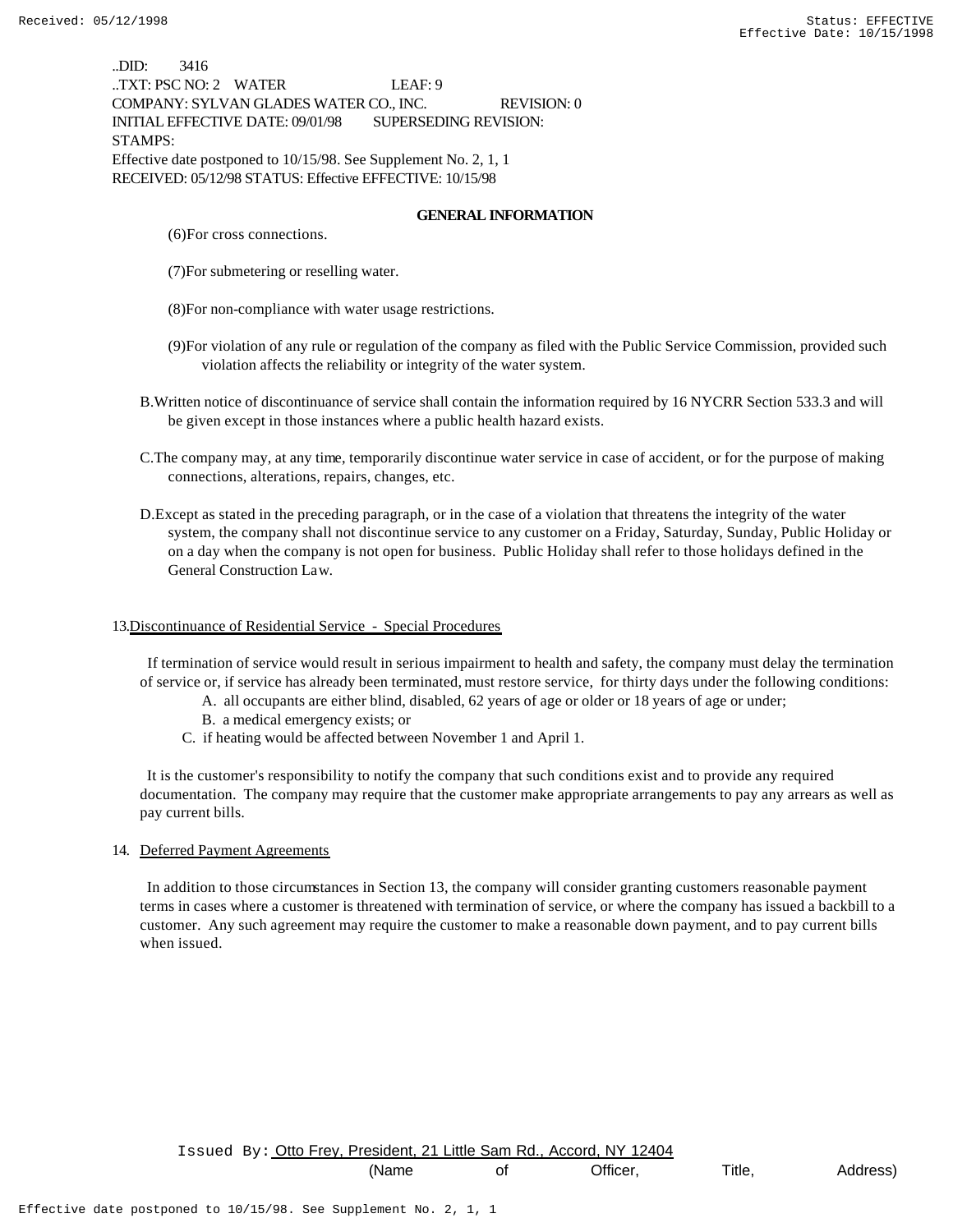..DID: 3417 ..TXT: PSC NO: 2 WATER LEAF: 10 COMPANY: SYLVAN GLADES WATER CO., INC. REVISION: 0 INITIAL EFFECTIVE DATE: 09/01/98 SUPERSEDING REVISION: STAMPS: Effective date postponed to 10/15/98. See Supplement No. 2, 1, 1 RECEIVED: 05/12/98 STATUS: Effective EFFECTIVE: 10/15/98

### **GENERAL INFORMATION**

15.Complaint Handling Procedures

- A.The company will promptly investigate and evaluate all complaints received from customers regarding bills for service rendered or required deposits. The results of the company's findings will be reported to the customer. During the period of investigation and evaluation, service will not be discontinued, nor shall a new notice of termination be issued, provided, however, that the customer will be required to pay the undisputed portion of any balance due, which may include bills for current usage.
- B.After the completion of such an investigation, if the company determines that the disputed service has been rendered, or that the disputed charge or deposit is proper in whole or in part, the company may require that the full bill or deposit be paid. Appropriate notices of the determination shall be given to the customer, and where notice of discontinuance of service was previously sent, or is served with the determination, such notice shall include a statement advising the customer of the availability of the Commission's complaint handling procedures, including the address and telephone number of the Department's Consumer Services Division. Where prior notice of discontinuance was sent, company procedure provides for discontinuance of service if customer fails to pay the proper amount due and owing within 5 days after notice of the company determination was served personally on the customer or at least 8 days after mailing of the notice. Under no circumstances will discontinuance of service occur if so precluded by the Commission.
- C.In situations where the complaint procedures of the Commission have been invoked and it is determined that the disputed service has been rendered or that the disputed charge or deposit is proper and prior notice of discontinuance was sent, a customer's service will not be discontinued for failure to pay the amount found due and owing until at least 5 days after notice of the Commission's determination, where personal service is made, or at least 8 days after mailing of such a notice.
- 16. Restoration of Service

 A charge will be made to restore service after discontinuance at the customers's request, for non-payment or for violation of these rules.

 This charge will be \$25.00 during normal business hours (8:00 a.m. to 4:00 p.m., Monday through Friday), \$50.00 outside of normal business hours Monday through Friday and \$50.00 on weekends or public holidays. The holidays for which the \$50.00 charge will apply are as follows:

New Year's Day Labor Day Dr. Martin Luther King, Jr. Day Columbus Day Lincoln's Birthday Veteran's Day Washington's Birthday Thanksgiving Day Memorial Day Christmas Day Independence Day

Issued By: Otto Frey, President, 21 Little Sam Rd., Accord, NY 12404

(Name of Officer, Title, Address)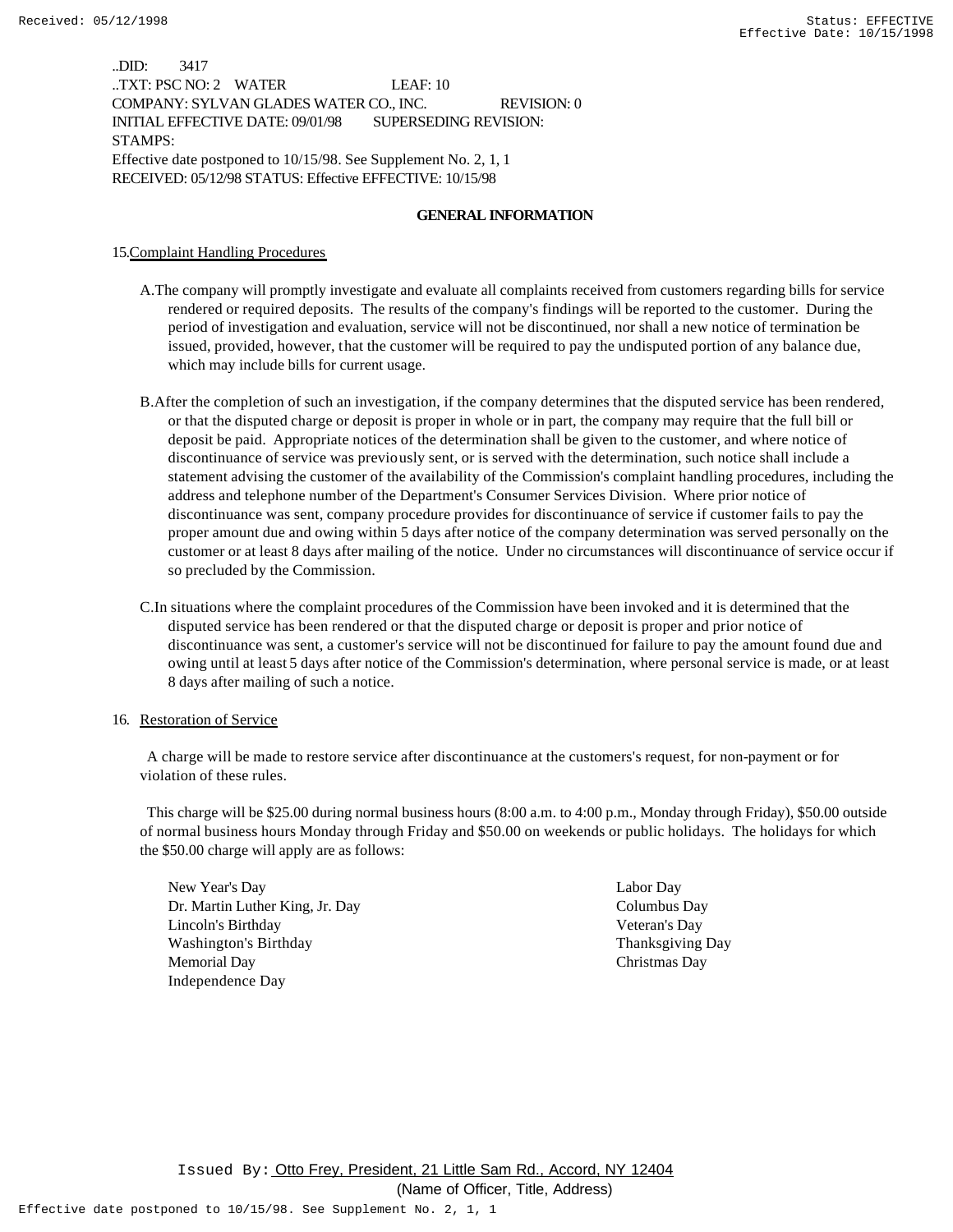# ..DID: 3418 ..TXT: PSC NO: 2 WATER LEAF: 11 COMPANY: SYLVAN GLADES WATER CO., INC. REVISION: 0 INITIAL EFFECTIVE DATE: 09/01/98 SUPERSEDING REVISION: STAMPS: Effective date postponed to 10/15/98. See Supplement No. 2, 1, 1 RECEIVED: 05/12/98 STATUS: Effective EFFECTIVE: 10/15/98

## **GENERAL INFORMATION**

In a case where service is being restored after discontinuance for non-payment, the company may require full payment of all arrears as well as the restoration of service charge. If the company and the customer have entered into some form of payment agreement, the agreed upon down payment may be required before service will be restored.

If it becomes necessary to disconnect service at the main because of willful acts of a customer, the service restoration charge will include the actual costs incurred by the company to disconnect and reconnect the service.

## 17. **Interest on Customer Overpayments**

The company will provide interest on a customer overpayment as follows:

- A. A customer overpayment is defined as payment by the customer to the company in excess of the correct charge for water service supplied to the customer which was caused by erroneous billing by the utility.
- B. The rate of interest on such amounts shall be the greater of the unadjusted customer deposit rate or the applicable late payment rate, if any, for the service classification under which the customer was billed. Interest shall be paid from the date when the customer overpayment was made, adjusted for any changes in the deposit rate or late payment rate, and compounded monthly, until the date when the overpayment was refunded.
- C. The company will not pay interest on customer overpayments that are refunded within 30 days after such overpayment is received by the company.

## 18. Regulation

 All matters, rules and other situations concerning the rendering of water service which are not specifically covered herein or in a provision of the New York State Codes, Rules and Regulations and which are subject to the jurisdiction of the Public Service Commission, and for which a customer and the company cannot agree as to an equitable and fair solution will be referred to said Commission to be resolved. Either the customer or the company may request that a rule or provision of this tariff be changed for a particular situation.